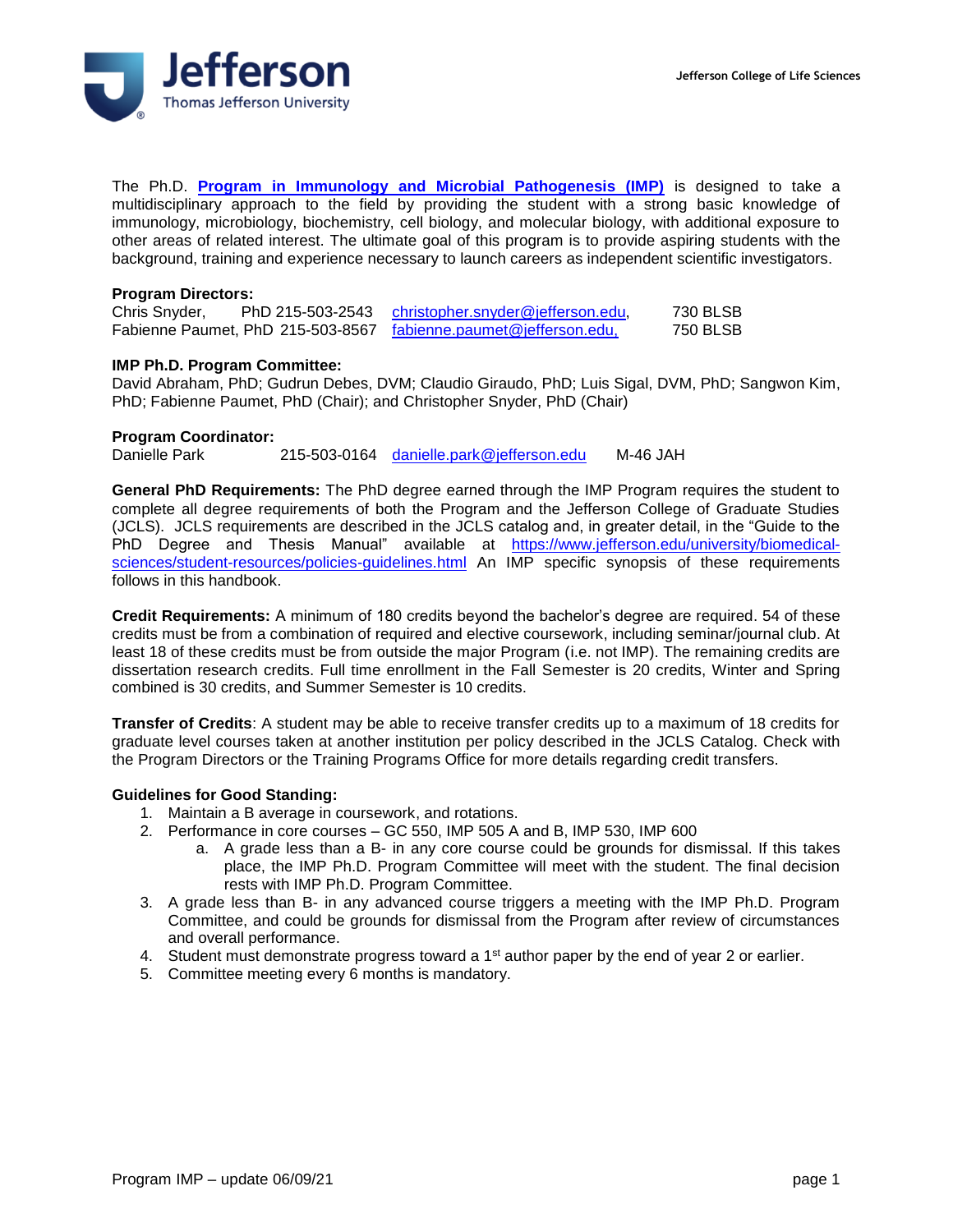# **Course Calendar**

| 60<br><b>credits</b><br>total | <b>Fall</b><br>(15 wks)                                                 | <b>Winter</b><br>$(4 \text{ wks})$ | <b>Spring</b><br>$(16 \text{ wks})$                     | <b>Summer</b><br>$(16 \text{ wks})$                         |
|-------------------------------|-------------------------------------------------------------------------|------------------------------------|---------------------------------------------------------|-------------------------------------------------------------|
| Year <sub>2</sub>             | <b>IMP 530 (Infection</b><br>and Immunity-3<br>credits)<br>Sigal/Paumet |                                    | GC730 (Grant<br>writing-1 credit)<br><b>Philp</b>       | GC 675<br>(Cancer Immunology-<br>2 credits)<br><b>Snook</b> |
|                               |                                                                         |                                    | NS 740 (statistics-2)<br>credits)<br>Chervoneva         | <b>Comprehensive</b><br>examination                         |
|                               | <b>IMP 712</b><br>(Journal club-1<br>credit)<br><b>Kim</b>              |                                    | <b>IMP 722 (Journal</b><br>club-1 credit)<br><b>Kim</b> | <b>IMP 732</b><br>(Journal club-1 credit)<br><b>Kim</b>     |
|                               | IMP710 (Seminar -                                                       |                                    | <b>IMP720</b> (Seminar $-1$                             | IMP730 (Seminar $-1$                                        |
|                               | 1 credit)<br>Sigal/Schnell                                              |                                    | credit)<br>Sigal/Schnell                                | credit)<br>Sigal/Schnell                                    |
|                               | <b>IMP910 (Thesis</b>                                                   | <b>IMP940 (Thesis</b>              | <b>IMP920 (Thesis</b>                                   | <b>IMP930 (Thesis</b>                                       |
|                               | research - variable                                                     | $res\text{each} -$                 | research - variable                                     | research - variable                                         |
|                               | credits)                                                                | variable credits)                  | credits)                                                | credits)                                                    |
|                               | Snyder/Paumet                                                           | Snyder/Paumet                      | <b>Snyder/Paumet</b>                                    | Snyder/Paumet                                               |

| 60<br><b>credits</b><br>total | <b>Fall</b><br>$(15 \text{ wks})$                                       | Winter<br>$(4 \text{ wks})$                                              | <b>Spring</b><br>$(16 \text{ wks})$                                      | <b>Summer</b><br>$(16 \text{ wks})$                                       |
|-------------------------------|-------------------------------------------------------------------------|--------------------------------------------------------------------------|--------------------------------------------------------------------------|---------------------------------------------------------------------------|
| Year <sub>3</sub>             | <b>IMP 712</b><br>(Journal club-1<br>credit)<br><b>Kim</b>              |                                                                          | IMP 722 (Journal<br>club-1 credit)<br><b>Kim</b>                         | <b>IMP 732</b><br>(Journal club-1 credit)<br><b>Kim</b>                   |
|                               | <b>IMP710</b> (Seminar $-$<br>1 credit)<br>Sigal/Schnell                |                                                                          | <b>IMP720</b> (Seminar $-1$<br>credit)<br>Sigal/Schnell                  | <b>IMP730</b> (Seminar $-1$<br>credit)<br>Sigal/Schnell                   |
|                               | <b>IMP910 (Thesis</b><br>research-variable<br>credits)<br>Snyder/Paumet | <b>IMP940 (Thesis</b><br>research- variable<br>credits)<br>Snyder/Paumet | <b>IMP920 (Thesis</b><br>research- variable<br>credits)<br>Snyder/Paumet | <b>IMP930 (Thesis</b><br>research - variable<br>credits)<br>Snyder/Paumet |

## **Presentation of Scientific Information**

The student must register for Journal Club each semester, beginning in Spring of year 1 through the end of year 3. For students in year 4 and beyond participation is voluntary and encouraged.

Starting in their second year, after completion of the Comprehensive Examination, each student will present his or her progress once a year in the "Research in Progress" section of the Microbiology & Immunology Seminar series that occurs on a weekly basis and in which pre- and postdoctoral trainees participate. Students register for Seminar (IMP 710, 720, 730) each semester until defense.

**Laboratory Research Rotations:** During the first year of study, graduate students are required to rotate through at least two different laboratories (three are strongly recommended). The purpose of laboratory rotations is threefold:

**1)** to expose the student to various experimental approaches to laboratory research problems dealing with different aspects of biomedical research,

**2)** to help the student select a dissertation research advisor, and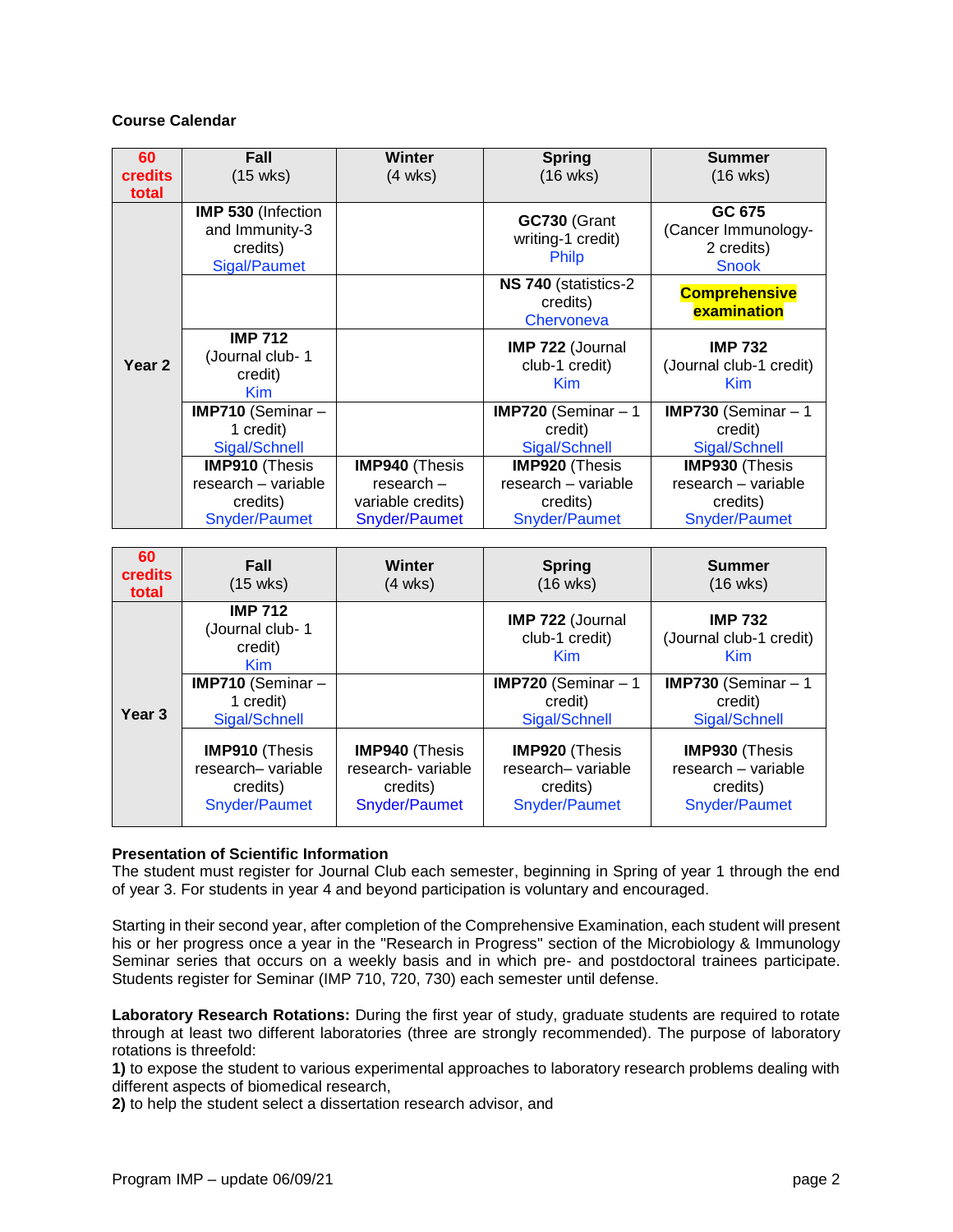**3)** to assist the faculty in evaluating the student's strengths and areas needing further attention. The student arranges his or her research rotations in consultation with the Program Directors based on the student's own interests and the willingness of a faculty member to serve as rotation mentor. The student is expected to spend all available working hours when not attending classes engaged in **research-related activities** during each of these rotations.

All IMP rotations will be completed in Fall, Winter, Spring, and Summer; an early start in the summer prior to matriculation is an option that is encouraged and can be arranged.

At the end of each rotation, the student is required to submit a brief written report summarizing the rationale of the experiments conducted, the methodologies, results, and a brief discussion. The faculty member in whose laboratory the rotation has occurred then makes a written evaluation of the student's performance for each rotation.

**Evaluation at End of the First Year:** The IMP Ph.D. Program Committee will evaluate the performance of students in the Program at the end of the Summer semester. The criteria for evaluation will be the student's course grades, lab rotation evaluations, and participation and presentations in Journal Club. Students deficient in any of these areas will be brought before the Committee to discuss problems and possible ways to remedy the situation. Students with overall poor performance and judged unable to rectify the situation will be asked to leave the Program at this time.

**Thesis Advisor and Research Advisory Committee:** The Program Directors will be the student's advisors during the first year and will meet with the student in order to establish the student's academic program and ascertain the nature of the student's research interests. Subsequent meetings will occur at the end of the first and second semesters in order to review academic progress and the development of research interests.

Permanent thesis advisor: The Thesis Advisor is selected on the basis of the student's academic accomplishments and research interests in consultation with the Program Directors after the completion of three laboratory rotations.

Research Advisory Committee (Thesis Committee): This Committee is selected by the student and permanent thesis advisor, in consultation with the IMP Ph.D. Program Committee. This committee needs to be formed before December 31 of the second academic year, with the first committee meeting completed by March 31 of the second academic year. The Research Advisory Committee shall consist of the permanent thesis advisor and at least three other members of the graduate faculty; two of them should be members of the IMP Program. One member can be from outside of the Program (or a faculty from another institution with the appropriate credentials). The Program Directors are ex-officio members of all student Advisory Committees and, as such, should be notified of the date and time of each meeting. Each student must have at least two Committee meetings per academic year. **It is the responsibility of the student to arrange Committee meetings and procure forms for recording minutes. Meeting forms are available** on the JCLS webpage under "student resources → policies & guidelines" at the following web **address: [https://www.jefferson.edu/academics/colleges-schools-institutes/life-sciences/student](https://www.jefferson.edu/academics/colleges-schools-institutes/life-sciences/student-resources/policies-guidelines.html)[resources/policies-guidelines.html,](https://www.jefferson.edu/academics/colleges-schools-institutes/life-sciences/student-resources/policies-guidelines.html) or from Danielle Park. There is one form for the committee chairperson and a second form for each individual member (including the chairperson).** All forms should be returned to the Training Programs Office for inclusion in the student's file and distribution to the JCLS Dean. Either the student or thesis advisor may call committee meetings at any time.

If a student desires to change a permanent thesis advisor, or a thesis advisor desires to be relieved of responsibility to a student, the matter will be brought before the Graduate Studies Committee for consideration.

**Comprehensive Examination:** A student in good academic standing officially becomes a candidate for the degree of Doctor of Philosophy after passing the Comprehensive Examination. The main purpose of this examination is to determine the student's readiness to conduct independent scientific research. Additionally, the exam will identify weaknesses in the student's progress at the time of the exam. Students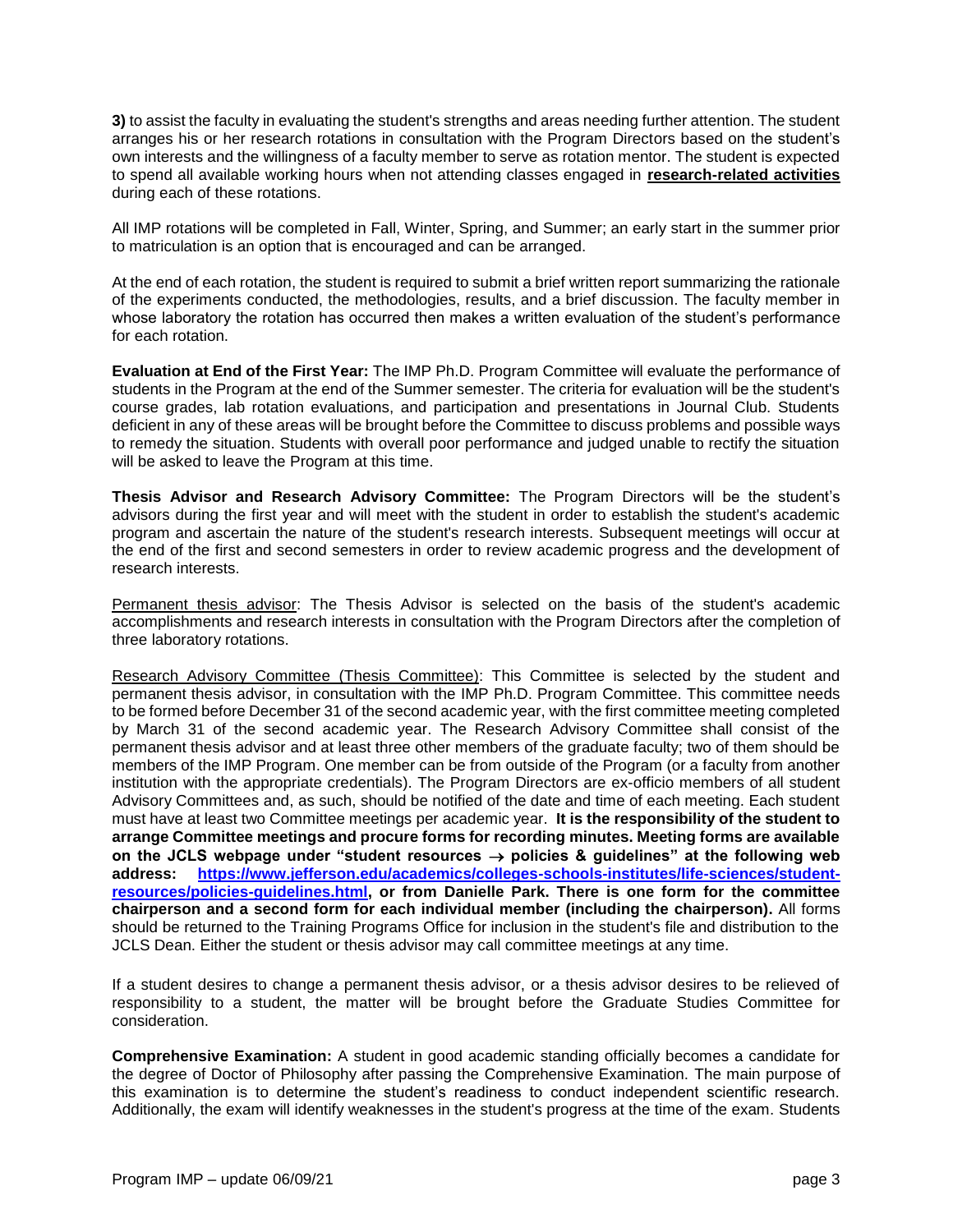who cannot pass this exam to the satisfaction of the Examination Committee will not be recommended for continued study in the Ph.D. program.

- 1. The exam will be scheduled before June 30 of the second academic year. Any requests for a change in this schedule will be evaluated for approval by the IMP program committee.
- 2. An Examining Committee is convened by the IMP Ph.D. Program Directors. The student's thesis advisor will not be part of the Examining Committee but may participate in discussions regarding the student before the examination.
- 3. At least two weeks prior to the exam the student is expected to distribute a hardcopy of the written grant proposal (F31 format) to the members of the Immunology and Microbial Pathogenesis Examining Committee. In addition, an e-copy can be emailed, as per the request of examining committee members. This proposal, which forms the basis for the subsequent oral examination should be based on the student's anticipated thesis project. The Proposal should conform to the following guidelines:
	- a. **Fonts and margins**: minimum margin of 0.5", single-spaced with Arial or Helvetica font, no smaller than 11 pt in the text.
	- b. **Required Sections**:
		- i. Abstract/summary (no more than 500 words)
		- ii. Specific Aims (1 page maximum),
		- iii. Research Approach (6 pages maximum) containing i) Significance, ii) Innovation iii), Background, iv) Preliminary data and v) Research plan for each specific aim. **The research plan for each specific aim should contain a discussion of anticipated and other possible results, interpretations of possible outcomes, pitfalls and alternative approaches, and future directions**.
		- iv. Cited references (no page limit).
- 4. The student is expected to write the proposal entirely on his or her own, but it is strongly suggested that he/she consults with colleagues (e.g. other students, postdocs and faculty) regarding the content of the proposal. The student's thesis advisor can read the proposal once and give general advice on the strength and weaknesses but should not be involved in the writing of the proposal (e.g. providing previous grants on the same topic or editing).
- 5. The oral examination is scheduled for a minimum of two-hour period. During this time, the committee will evaluate the student on multiple components including: **1)** basic/ fundamental knowledge including materials covered in GC550 and IM505A, **2)** their ability to state clearly the hypotheses to be tested, **3)** in depth knowledge of background information and logic to support the significance of their hypotheses, **4)** the rationale and technical details of the experimental design, **5)** alternative approaches and interpretations based on hypothetical results, **6)** caveats and limitations of each experimental and technical approach discussed, **7)** the written document as a whole, and **8)** the oral presentation.
- 6. There are 3 possible outcomes of the examination, each of which will be determined by **a unanimous vote** of the Examination Committee:
	- a. **Pass:** If the members of the Examination Committee agree that the student has satisfied the 8 required components during the oral examination, the student will receive a grade of "pass" and be passed on to candidacy for the Ph.D.
	- b. **Conditional Pass:** Inadequate performance in up to 3 of the 8 sections described above will result in a "conditional pass". In this case, the student will be asked to revise the written document to address the inadequacies, or repeat the oral defense as appropriate. The Examination Committee will provide the student with a critique and outline the needed improvement(s). One of the committee members will be assigned to support the student and address any concerns or questions. The student has until **September 1st** after the initial oral examination to complete and distribute the revised proposal to the members of the Examining Committee, unless an extension is expressly authorized by the Examination Committee. Dependent on the required improvement of the first examination, the Committee will reevaluate the proposal and/or the student's performance in an oral examination.
		- i. If the majority of the Examining Committee agrees, the student is passed on to candidacy for the Ph.D.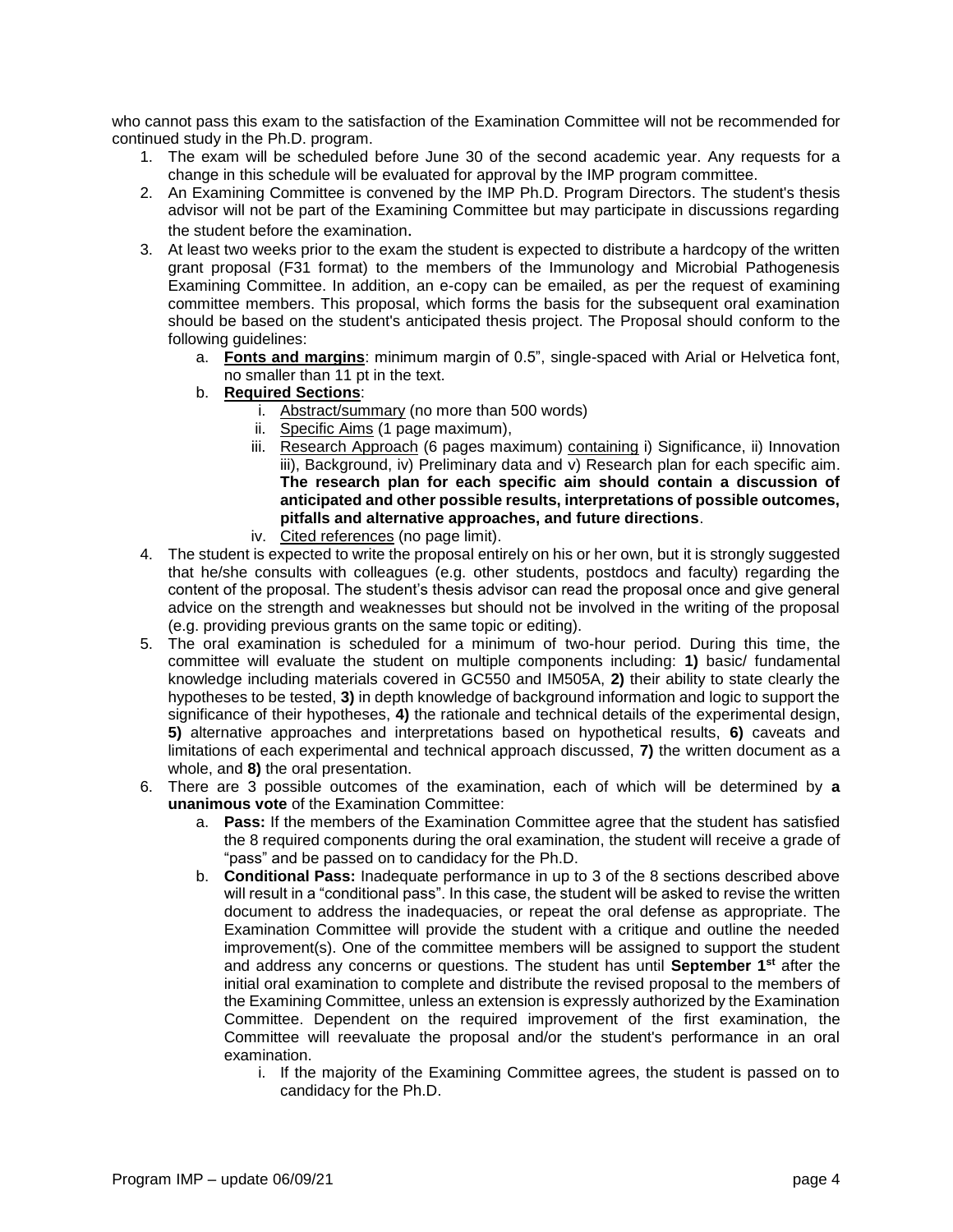- ii. If the student is unable to satisfactorily improve the proposal or their oral exam, the potential for remediation and the format of any needed remediation exam, will be determined by the Examination Committee in consultation with the IMP PhD Program Committee. Failure to improve to the satisfaction of the Examination Committee and the IMP Program Committee will result in the student no longer being considered as a candidate for the Ph.D.
- c. **Fail:** Inadequate performance in any 4 or more components of the initial exam will result in a failure. In the case of failure, the format of a re-exam will be determined by the Examination Committee in consultation with the IMP PhD Program Committee and the student's thesis advisor. As above, the student will be provided with a critique and the needed improvements. One of the committee members will be assigned to support the student and address any concerns or questions. The student has until **September 1st** after the initial oral examination to complete the re-exam, unless an extension is expressly authorized by the IMP PhD Program Committee.
	- i. If the majority of the Examining Committee agrees that the student passed the reexam, the student will be passed on to candidacy for the Ph.D.
	- ii. If however, the student is unable to satisfactorily improve, the student will no longer be considered for candidacy for the Ph.D.

**Readiness to Write the Thesis:** Before the student begins writing, the Research Advisor, Research Advisory Committee, and candidate must reach a consensus on the content of the thesis and the format – either traditional or manuscript. JCLS is notified by use of the Chairperson's report (see above). At this time the student and committee will also designate the format of the thesis, By the time of the thesis defense, the research work performed by the student must have reached a stage of completion such that **at least one paper, representing work to which the student has been a primary contributor (first author), has been published or accepted for publication in a respected peer-reviewed journal.**

**Final Examination (Defense) Committee:** This committee is composed of the Research Advisory Committee, the Program Directors, and the JCLS Dean's Representative. This committee is chaired by the Program Directors (or his or her designate) who is the JCLS Dean's designate.

**Scheduling the Seminar and Defense:** The student will be responsible for scheduling the date and time of the defense. The student will also contact the Training Programs Office to reserve a room and AV equipment for the public seminar and private defense. Please note however, that **the defense cannot be scheduled unless the student has one first author paper at least accepted prior to the defense date. The Program Directors must be notified of this paper citation before requesting the necessary letter to JCLS (see below).**

**Letter from the Program Directors:** At least one month before the planned Defense, the students will contact the Training Programs Office to generate an official letter from the Program Directors to the JCLS Dean. The following information is necessary for this letter:

- 1. Program Directors notified of publication as described above.
- 2. Outside review completed.
- 3. Date, time, location of Public Seminar and Thesis Defense
- 4. Thesis title
- 5. Student's name as it should appear on the diploma
- 6. Members of the Final Examination Committee; addresses for any outside the University
- 7. The date on which the student stipend payment will stop (this information is for JCLS Financial Office use only; it will not appear on other defense documents)

**Distribution of Thesis Prior to Defense:** At least three weeks before the Thesis Defense, the PhD candidate will deliver one copy of the thesis draft to the Dean's Office, one copy to the student's Program Director, and one copy to each of the Final Examination Committee members.

**Thesis Defense:** The IMP program follows the JCLS guidelines and policies for the thesis defense. **Please see the ["Guide to the Ph.D. Degree and Thesis Manual"](https://www.jefferson.edu/content/dam/university/biomedical-sciences/student-guide/policies/appendices/PhD%20Guide%20and%20Thesis%20Manual%202016-2017.pdf) available on the [JCLS policies and](https://www.jefferson.edu/university/life-sciences/student-resources/policies-guidelines.html)**